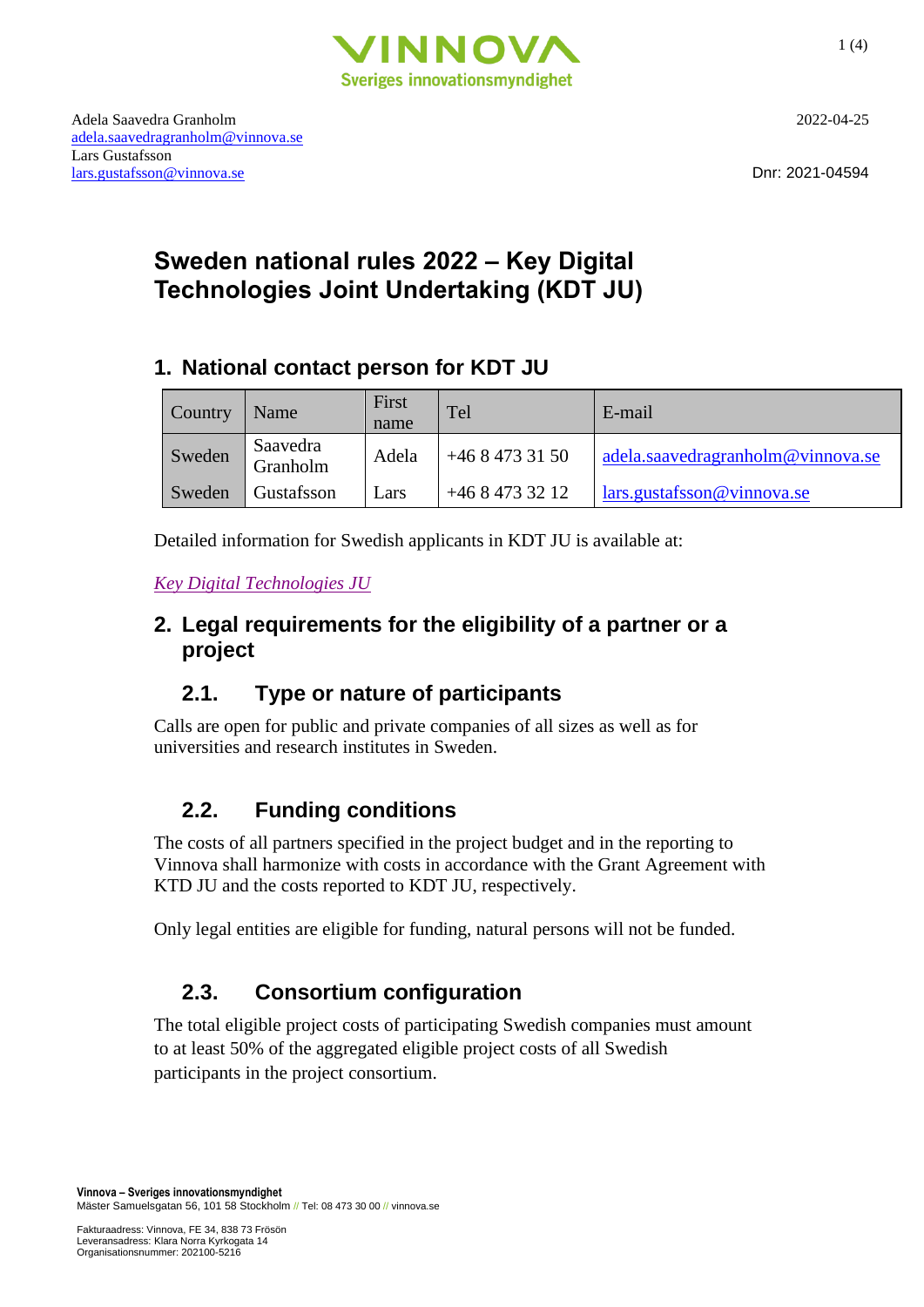

Adela Saavedra Granholm 2022-04-25 [adela.saavedragranholm@vinnova.se](mailto:adela.saavedragranholm@vinnova.se) Lars Gustafsson [lars.gustafsson@vinnova.se](mailto:lars.gustafsson@vinnova.se) Dnr: 2021-04594

### **2.4. Legal, administrative and financial conditions**

Participating companies must have fulfilled fiscal obligations and must be able to cover their own expenses for the duration of the project.

- Participating companies must be registered as a limited company in Sweden (Aktiebolag).
- Participating companies must have a permanent establishment in Sweden.
- Project activities must be conducted at sites that belong to a participating company. Project costs must belong to the participating company.
- Participating companies must be registered for employer's contribution.
- Participating companies must have submitted at least two annual reports to the Swedish Companies Registration Office (Bolagsverket).
- The company's most recent annual report/ financial statement should show that net sales or equity correspond to at least 50% of the public funding applied for from Vinnova and KDT JU.

Swedish SMEs must also show that they:

- Have an annual net turnover of at least 1 million SEK according to the latest annual report.
- Have a minimum of three full time employees.

## **2.5. Other conditions – National application**

Vinnova's task is to promote sustainable growth and to strengthen Swedish innovation capacity. Our mission is to enable innovation that makes a difference to the planet and to Sweden's economy and prosperity. All projects that Vinnova funds within KDT JU are expected to contribute to this mission. Vinnova stimulates innovation that is sustainable for our environment, for our society and for our economy.

Vinnova will check if the Swedish applicants are eligible considering the national eligibility rules, including Vinnova's terms and conditions for grants. In addition to that, Vinnova will assess the national relevance of the international project proposal based on the information about the Swedish applicant's contribution to the project and national priorities.

Swedish applicants to KDT Calls 2022 do not need to submit a National Part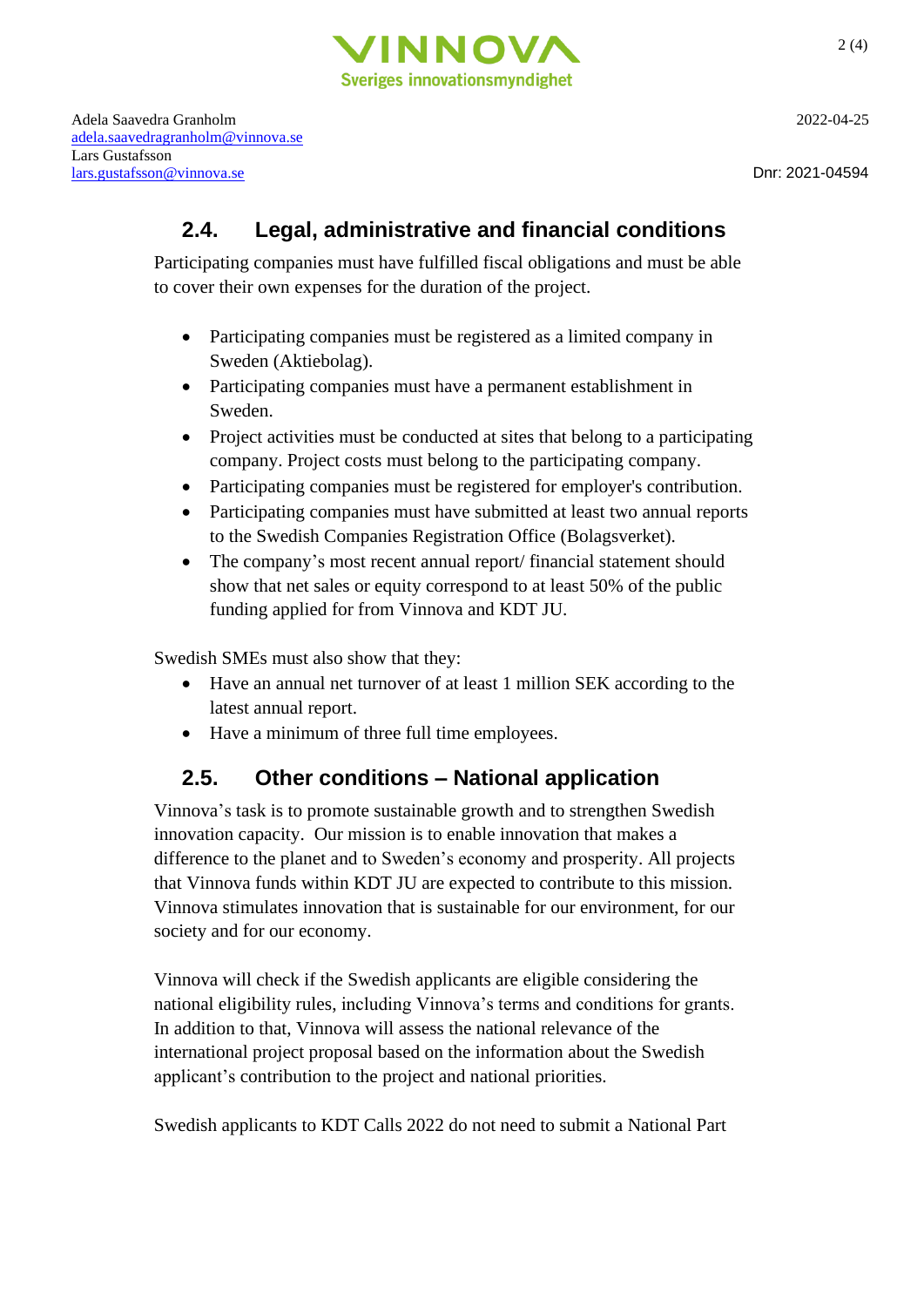

with the international project proposal. If the international project proposal is selected for funding in Calls 2022, a Swedish consortium must submit one joint national application to Vinnova.

Participating companies are required to provide a credible description of the project's impact on the company's technological knowledge, economic growth and future assets in Sweden. Participating universities or research institutes are required to provide a credible description of the project's impact on the university's or research institute's scientific and technological knowledge base and positive impact on Swedish society in general. It is important that each partner clearly describes their role in the project, their goals with the project, how they will benefit from the project and added value from international collaboration.

The Swedish consortium needs to specify in the national application to which goals of Agenda 2030 the project contributes to and how the Swedish consortium contributes to the integration of gender equality aspects in the project.

After PAB decision on projects selected for funding in Calls 2022, Vinnova will contact the Swedish applicants to provide a template for the national application and specific information about the submission process.

## **3. Eligible costs and funding rates**

#### **3.1. Vinnova's terms and conditions**

§ 6.1 (Eligible costs) in Vinnova´s terms and conditions for funding is replaced by the eligible costs and the calculation of these specified in the Grant Agreement with KDT JU. Otherwise Vinnova's general terms and conditions for national funding applies. In addition, observe Vinnova's national rules and special conditions for participation in KDT JU applies. For further details, please see the full version of the national eligibility rules in the Vinnova website for the KDT JU Calls 2022.

### **3.2. Funding rates**

In the table below the national funding rates for Swedish participants in KDT JU is presented. The funding rates must be within the limits given by [State Aid Rules.](https://www.vinnova.se/sok-finansiering/regler-for-finansiering/statligt-stod/) Please be aware that EU contribution doesn't count as state aid.